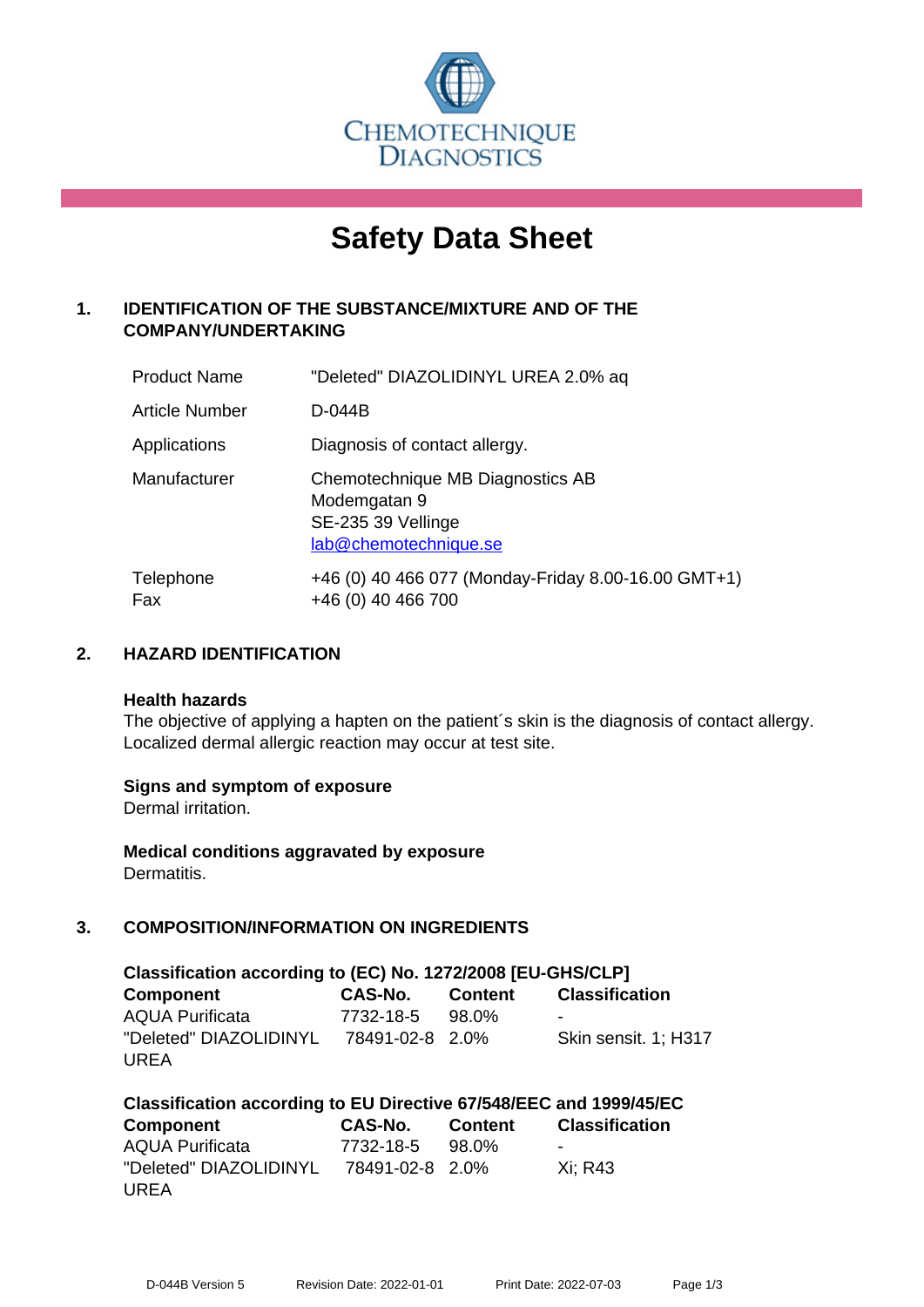## **4. FIRST AID MEASURES**

**Emergency and first aid procedures** Obtain medical attention.

# **5. FIRE-FIGHTING MEASURES\***

No data available.

# **6. ACCIDENTAL RELEASES MEASURES**

**Steps to be taken if material is released or spilled** Contain and place in a closed container.

# **7. HANDLING AND STORAGE**

**Precautions to be taken in handling and storage** Store dark at 5-8°C. Avoid extended exposure to light. Store in a well-sealed container. FOR EXTERNAL USE ONLY.

# **8. EXPOSURE CONTROLS/PERSONAL PROTECTION**

**Respiratory protection** Not required.

**Ventilation** Local exhaust.

#### **Protective gloves** Disposal gloves.

**Eye protection** Not required with normal use.

## **Work/Hygienic practices**

Wash hands after each use.

## **9. PHYSICAL AND CHEMICAL PROPERTIES**

| Appearance | Transparent, Colorless Liquid |
|------------|-------------------------------|
| Odour      | Odourless                     |

| Boiling point*       |
|----------------------|
| Flash point*         |
| Self ignition*       |
| Danger of explosion* |
| Density*             |

 $100^{\circ}$ C >No data available. Product does not self ignite. Product does not present as an explosion hazard. 1.0 g/cm $<sup>3</sup>$ </sup>

\*Data is shown for AQUA Purificata only

## **10. STABILITY AND REACTIVITY**